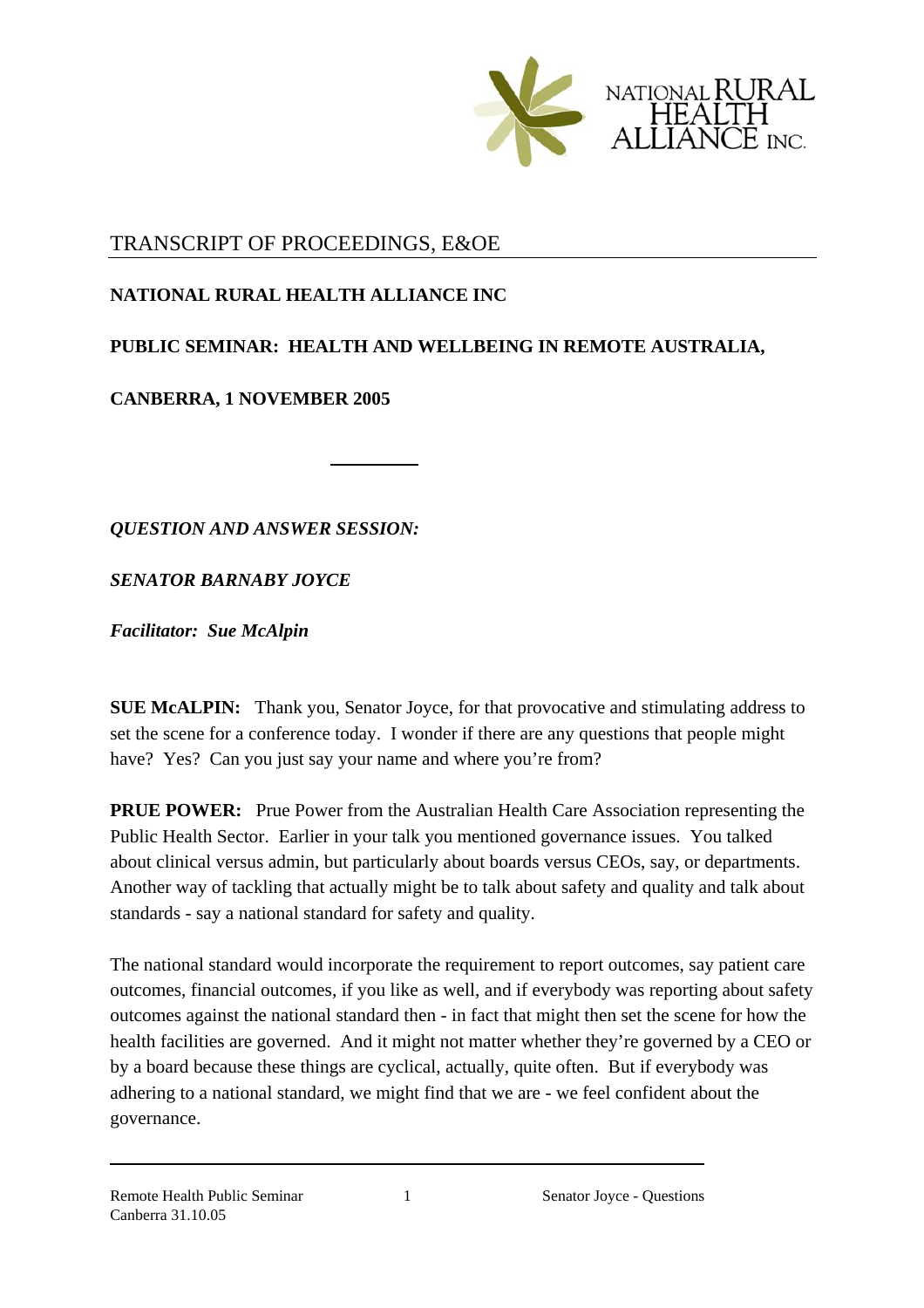

**BARNABY JOYCE:** I think, yes, you know, we're talking about the standards and the quality. There is so often you hear - I hear amongst my wife's friends - other nurses who say that they're at a - they're doing - they're at a hospital and especially with the delivery of children and things like that. And they know full well that their time finishes at half past 6 and they're off then, but they're not going to - they then have a commitment to that person to that patient that they're going to see this issue through, and they know that the next two hours or one hour is not paid for, but - and talking to them this morning I said, but you do that because you have a commitment to a process, a commitment to a process, a commitment to an outcome that you're not going to go through the middle of the birth of a child and say, well, sorry, I'm out now and there - now, so Gladys is in and Pam's gone. You know, that person, you know - it's the human nature of people that we have - that we hopefully are a bit broader than just being so diagnostic.

I think the outcome position has obviously failed in - obviously Bundaberg. Whatever the system was, there was no standards and there was no check and balance on what was going on. So this is certainly something that has to come about. One of the issues that is also brought up is, I can't quantify my standard of care by budgetary constraint. If I have a - if I espouse the standard of care, you know, what is the price on that, and I think this whole idea of more nurses, less administrators because it's the nurses at the end of the day who are beside your bed. Yes, I think this is the process. My - I've heard what you said, it was cyclical. My position is on, you know, and I'll lobby for it, is to have the reintroduction of boards because I look around this room here and what I see is a whole range of potential board members of their local hospital and that would be a great place for you to be, because that's dealing with the problems at the micro level.

**SUE McALPIN:** We've got time for a couple of more questions. Yes?

**ANN CAHILL:** Hi, Senator Joyce. I'm Ann Cahill, formerly CEO of Women's and Children's Hospitals Australasia and now a consumer, and for the purposes of today, I'm defined as a regional patient even though I live in this town. Two points. Firstly, I wanted to make the point that there are two jurisdictions here that do only have two senators each even though they have a population that's similar to Tasmania and we're nicked off about that, so I just mention that.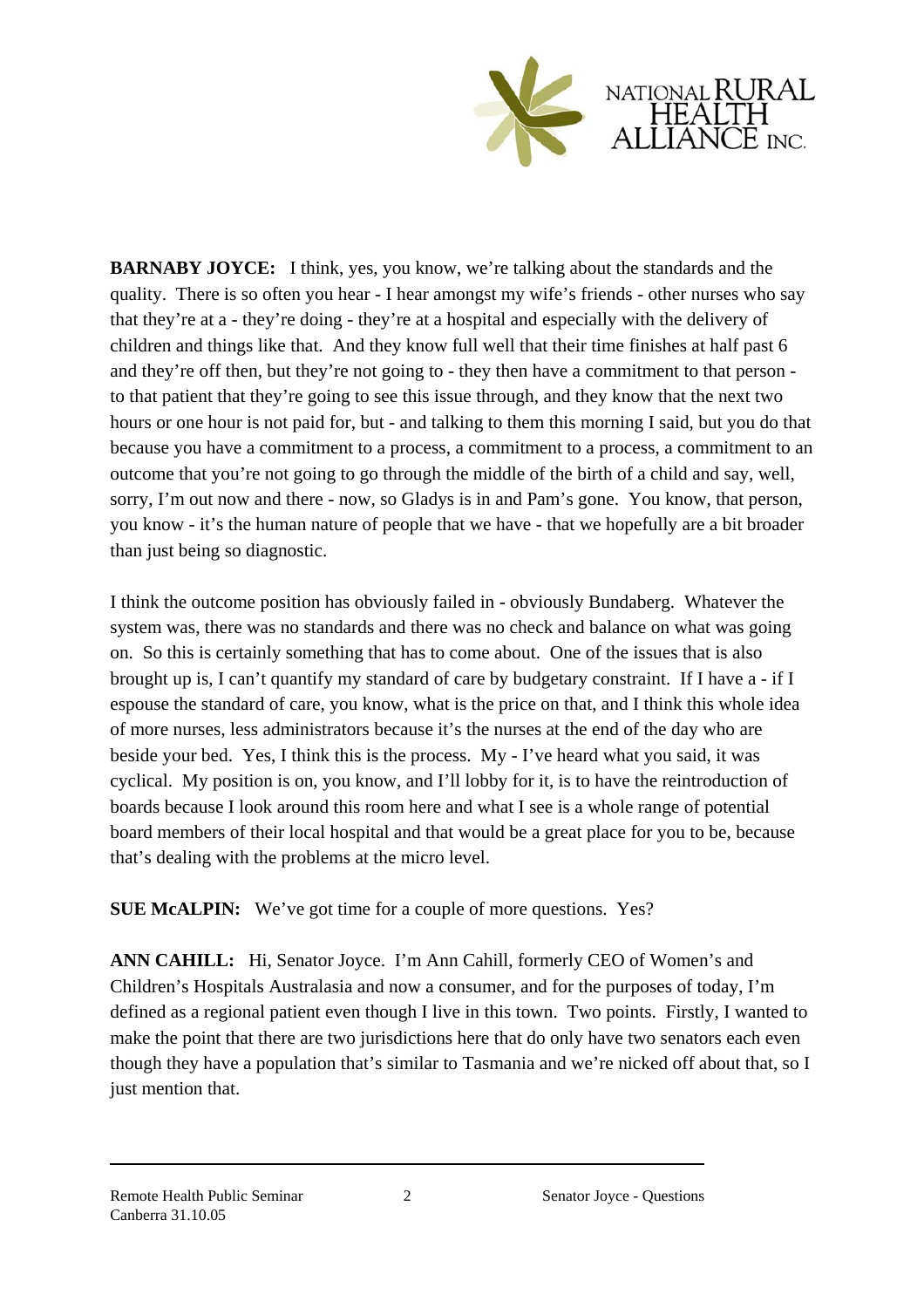

But secondly, you did talk about boards and I happen to agree with you that we do need to reintroduce those, because while Prue's made the point that safety and quality standards national standards are important, if they're being reported to different boards that are miles away, and in fact, in New South Wales, for example, the size of the regions now are just enormous. As big as those electorates of Kennedy or Kalgoorlie or whatever, they're just so far away. But the key thing in all of this is that New South Wales and Victoria and South Australia and so forth, they all have different governance arrangements, different funding arrangements and therefore the requirements are quite different.

We all pay our taxes. I wonder how the Coalition might actually eventually bring everyone to the table so that we might actually have one national health system with national standards and national governance arrangements.

**BARNABY JOYCE:** Yes, sorry - well, that's for that, Ann. The other day in our state well, there has been actually suggested at one stage by Minister Abbott and I think Premier Beattie erred towards that he was going to hand it across. I'm trying to work out what Mr Beattie would do then, because there's really not much left to do regards states' rights. Right at the start you talk about the territories have two senators. Well, I'm glad that - it's funny, Anne, that you say that. There are so many people - it's good that you actually know that much, you know, and know who they are. That is good. There are so many people at the Senate level aren't even aware that the territories have two. They think, well - and they don't - they're not aware how many their states have. Now, 12 for the states, two for the territories, you know, 76 in all.

I suppose there must be - obviously there has to be - we have to have a set of standards that are Australian standards. I'm sure we can work out a way to both get the community accept the board level acceptances of this is your goal, these are the standards that you should aspire to. In just what you said, you were going to have far more hospital boards in some areas than you're going to have members of parliament in that - for the lower house level. That's why it's so important to get a better representation - a politically better representation of regional health. It's going to come from your hospital board, because a seat like Kennedy or a seat like Maranoa or a seat like Kalgoorlie or even Gwydir, you're probably going to have five, six, seven, eight hospital boards.